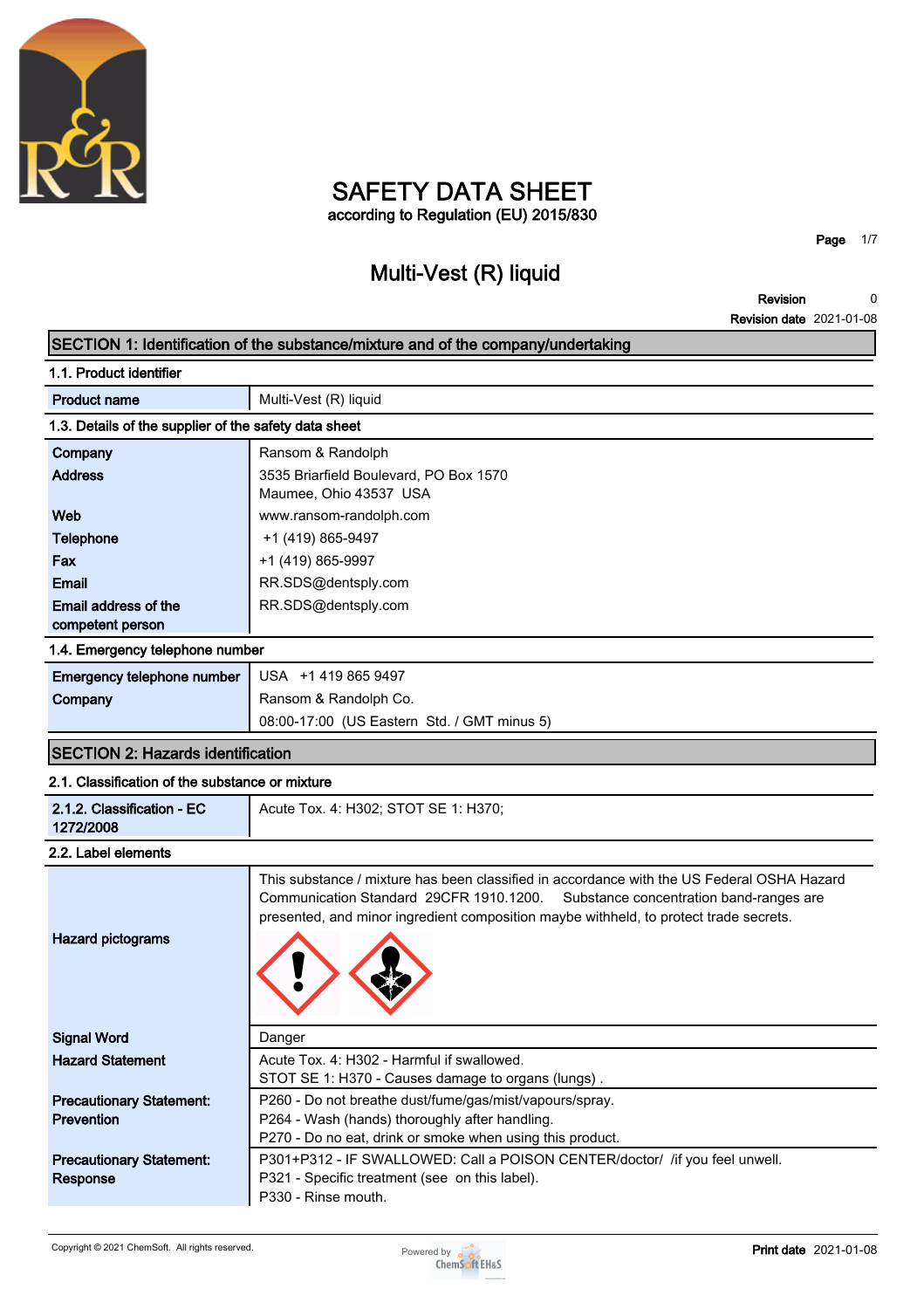| 2.2. Label elements                                |                                                                                                                                                                                                |  |  |
|----------------------------------------------------|------------------------------------------------------------------------------------------------------------------------------------------------------------------------------------------------|--|--|
| <b>Precautionary Statement:</b><br>Storage         | P405 - Store locked up.                                                                                                                                                                        |  |  |
| <b>Precautionary Statement:</b><br><b>Disposal</b> | P501 - Dispose of contents/container to local and national regulations                                                                                                                         |  |  |
| 2.3. Other hazards                                 |                                                                                                                                                                                                |  |  |
| Other hazards                                      | Amorphous silica may be converted to crystalline silica (cristobalite) when subjected to very high<br>temperatures (1700°F). Exposure to respirable crystalline silica may cause lung disease. |  |  |

#### **SECTION 3: Composition/information on ingredients**

#### **3.2. Mixtures**

#### **EC 1272/2008**

| <b>Chemical Name</b>                 | Index No.    | CAS No.   | EC No.    | <b>REACH Registration</b><br><b>Number</b> | Conc.<br>$(\%w/w)$ | Classification                                                                                                    |
|--------------------------------------|--------------|-----------|-----------|--------------------------------------------|--------------------|-------------------------------------------------------------------------------------------------------------------|
| silica (amorphous)                   |              | 7631-86-9 | 231-545-4 |                                            | $20 - 30\%$        |                                                                                                                   |
| Methanol                             | 603-001-00-X | 67-56-1   | 200-659-6 |                                            |                    | 1 - 10% Flam. Lig. 2: H225; Acute<br>Tox. 3: H331; Acute Tox. 3:<br>H311; Acute Tox. 3: H301;<br>STOT SE 1: H370; |
| <b>SECTION 4: First aid measures</b> |              |           |           |                                            |                    |                                                                                                                   |

## **4.1. Description of first aid measures**

| Inhalation          | Irritating to respiratory system. Inhalation may cause coughing, tightness of the chest and irritation<br>of the respiratory system. Move the exposed person to fresh air. Seek medical attention. |
|---------------------|----------------------------------------------------------------------------------------------------------------------------------------------------------------------------------------------------|
| Eye contact         | Irritating to eyes. Rinse immediately with plenty of water for 15 minutes holding the eyelids open.<br>Seek medical attention if irritation or symptoms persist.                                   |
| <b>Skin contact</b> | Irritating to skin. Wash off immediately with plenty of soap and water. Remove contaminated<br>clothing. Seek medical attention if irritation or symptoms persist.                                 |
| Ingestion           | Ingestion may cause nausea and vomiting. Seek medical attention if irritation or symptoms persist.<br>DO NOT INDUCE VOMITING.                                                                      |

#### **SECTION 5: Firefighting measures**

#### **5.1. Extinguishing media**

**Use as appropriate: Carbon dioxide (CO2), Dry chemical, Foam.**

#### **5.2. Special hazards arising from the substance or mixture**

**Burning produces irritating, toxic and obnoxious fumes. Keep away from combustible materials.**

#### **5.3. Advice for firefighters**

**Self-contained breathing apparatus. Wear protective clothing.**

#### **SECTION 6: Accidental release measures**

#### **6.1. Personal precautions, protective equipment and emergency procedures**

**Ensure adequate ventilation of the working area. Wear suitable protective equipment.**

#### **6.2. Environmental precautions**

**Do not allow product to enter drains. Prevent further spillage if safe.**

#### **6.3. Methods and material for containment and cleaning up**

**Absorb with inert, absorbent material. Sweep up. Transfer to suitable, labelled containers for disposal. Clean spillage area thoroughly with plenty of water.**

#### **SECTION 7: Handling and storage**

#### **7.1. Precautions for safe handling**

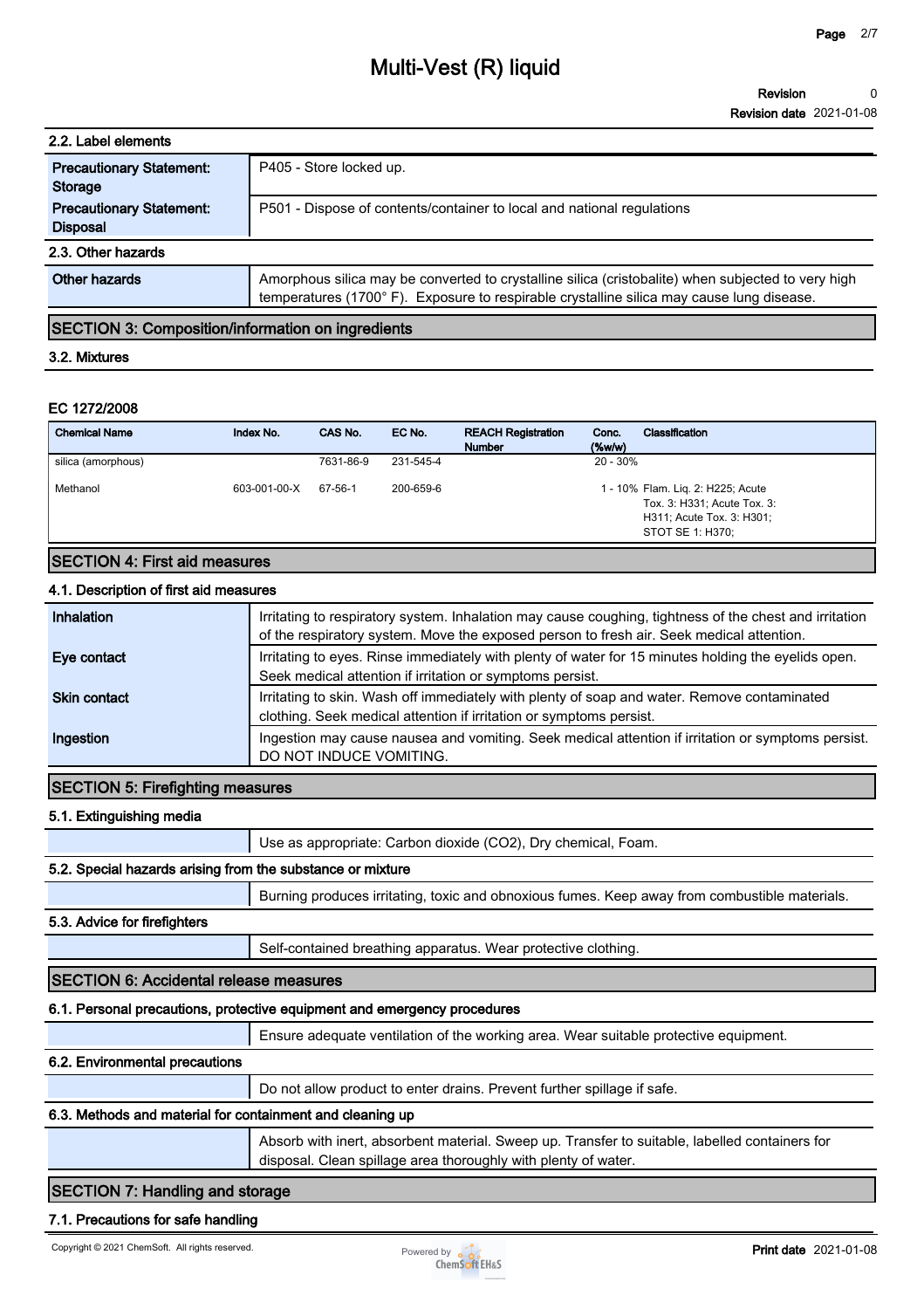| 7.1. Precautions for safe handling                                |                                                                                                                                                                         |
|-------------------------------------------------------------------|-------------------------------------------------------------------------------------------------------------------------------------------------------------------------|
|                                                                   | Avoid contact with eyes and skin. Ensure adequate ventilation of the working area. Adopt best<br>Manual Handling considerations when handling, carrying and dispensing. |
| 7.2. Conditions for safe storage, including any incompatibilities |                                                                                                                                                                         |
|                                                                   | Keep in a cool, dry, well ventilated area. Keep containers tightly closed. Store in correctly labelled<br>containers.                                                   |
| 7.3. Specific end use(s)                                          |                                                                                                                                                                         |

**Foundry material.**

#### **SECTION 8: Exposure controls/personal protection**

#### **8.1. Control parameters**

**exposure limits - Silica, vitreous (fused, amorphous) 80 mg/m3 / (% Silica), TWA PEL (respirable fraction).**

#### **8.1.1. Exposure Limit Values**

| Ethanolamine (2-Aminoethanol) | WEL 8-hr limit ppm: 1                           | WEL 8-hr limit mg/m3: $2.5$                       |
|-------------------------------|-------------------------------------------------|---------------------------------------------------|
|                               | WEL 15 min limit ppm: 3                         | WEL 15 min limit mg/m3: 7.6                       |
|                               | WEL 8-hr limit mg/m3 total -<br>inhalable dust: | WEL 15 min limit mg/m3 total -<br>inhalable dust: |
|                               | WEL 8-hr limit mg/m3 total -                    | WEL 15 min limit mg/m3 total -                    |
|                               | respirable dust:                                | respirable dust:                                  |
| Methanol                      | WEL 8-hr limit ppm: 200                         | WEL 8-hr limit mg/m3: $266$                       |
|                               | WEL 15 min limit ppm: 250                       | <b>WEL 15 min limit mg/m3: 333</b>                |
|                               | WEL 8-hr limit mg/m3 total -                    | WEL 15 min limit mg/m3 total -                    |
|                               | inhalable dust:                                 | inhalable dust:                                   |
|                               | WEL 8-hr limit mg/m3 total -                    | WEL 15 min limit mg/m3 total -                    |
|                               | respirable dust:                                | respirable dust:                                  |

#### **8.2. Exposure controls**

| 8.2.1. Appropriate engineering<br>controls         | Ensure adequate ventilation of the working area. |
|----------------------------------------------------|--------------------------------------------------|
| 8.2.2. Individual protection<br>measures           | Wear chemical protective clothing.               |
| Eye / face protection                              | Approved safety goggles.                         |
| Skin protection -<br>Handprotection                | Chemical resistant gloves (PVC).                 |
| <b>Respiratory protection</b>                      | Wear: Suitable respiratory equipment.            |
| <b>RECTION O. Physical and shamical proportion</b> |                                                  |

#### **SECTION 9: Physical and chemical properties**

**9.1. Information on basic physical and chemical properties**

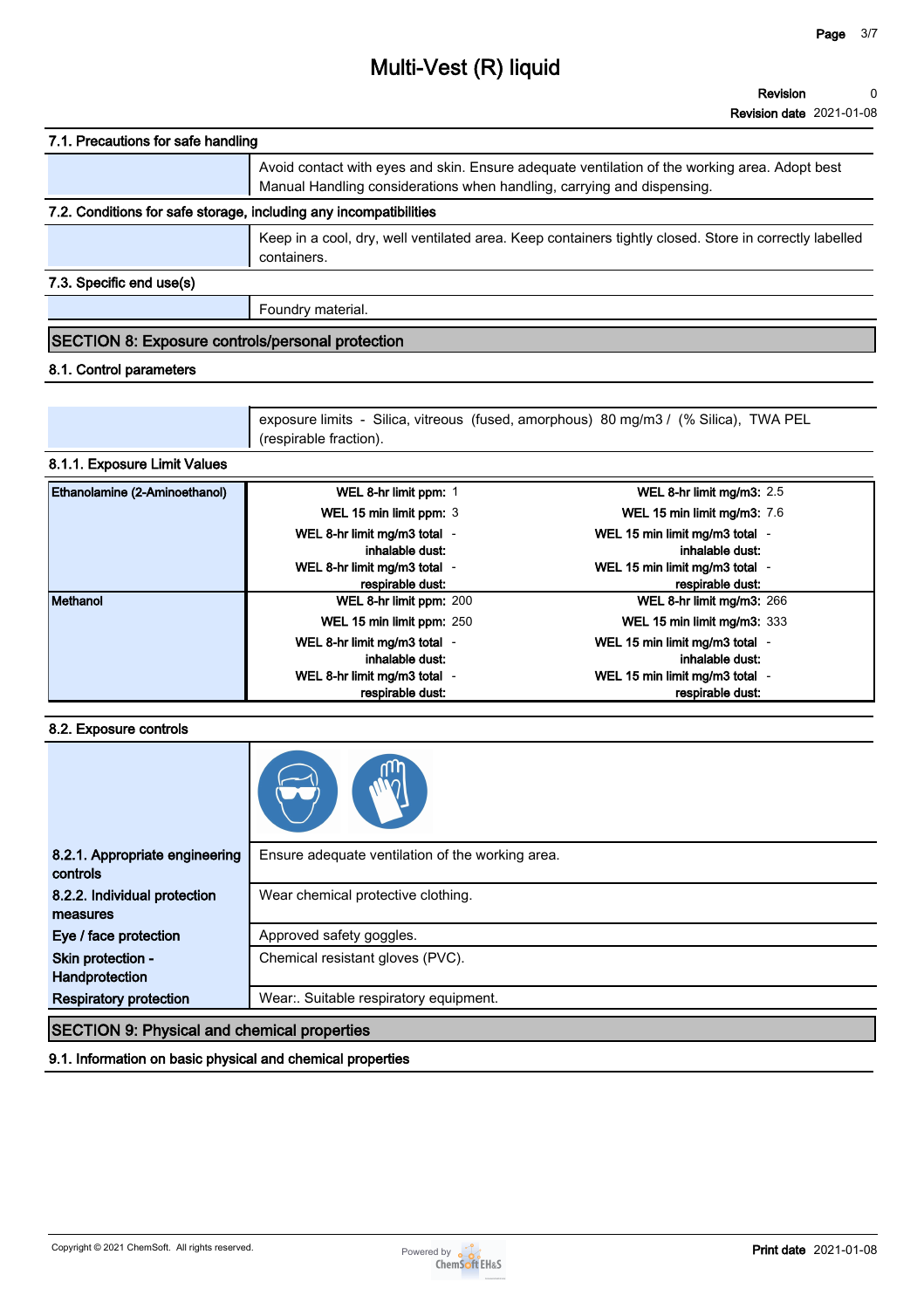#### **9.1. Information on basic physical and chemical properties**

| Appearance                                                         | Liquid                               |
|--------------------------------------------------------------------|--------------------------------------|
|                                                                    | Colour   Off white                   |
|                                                                    | Odour   Odourless                    |
| Odour threshold   Not applicable.                                  |                                      |
| pH                                                                 | 10                                   |
| Melting point $\vert \vert$ 0 °C                                   |                                      |
| Freezing Point $\approx 0$ °C                                      |                                      |
| Initial boiling point $\approx 100$ °C                             |                                      |
|                                                                    | Flash point No data available        |
|                                                                    | Evaporation rate   No data available |
| Flammability (solid, gas) Not applicable.                          |                                      |
| Vapour pressure 17.5 Pa                                            |                                      |
| Vapour density $\vert\hspace{-1.5pt}\vert$ 0.016 g/cm <sup>3</sup> |                                      |
|                                                                    | Relative density   No data available |
|                                                                    | Fat Solubility   Not applicable.     |
| <b>Partition coefficient</b> No data available                     |                                      |
| Autoignition temperature   No data available                       |                                      |
|                                                                    | Viscosity   No data available        |
| <b>Explosive properties</b> No data available                      |                                      |
| <b>Oxidising properties</b> No data available                      |                                      |
|                                                                    | <b>Solubility</b> Soluble in water   |

#### **9.2. Other information**

|                                       | <b>Conductivity</b> No data available |
|---------------------------------------|---------------------------------------|
|                                       | Surface tension   No data available   |
| Specific gravity 1.26                 |                                       |
|                                       | Gas group Not applicable.             |
| Benzene Content   Not applicable.     |                                       |
|                                       | Lead content Not applicable.          |
| VOC (Volatile organic Not applicable. |                                       |
| compounds)                            |                                       |

### **SECTION 10: Stability and reactivity**

**10.1. Reactivity**

|                                              | Not applicable.                                        |  |
|----------------------------------------------|--------------------------------------------------------|--|
| 10.2. Chemical stability                     |                                                        |  |
|                                              | Stable under normal conditions.                        |  |
| 10.3. Possibility of hazardous reactions     |                                                        |  |
|                                              | Hazardous polymerization is not expected to occur.     |  |
| 10.4. Conditions to avoid                    |                                                        |  |
|                                              | Do NOT allow to freeze.                                |  |
| 10.5. Incompatible materials                 |                                                        |  |
|                                              | Avoid contact with: Oxidising agents, Strong acids.    |  |
| 10.6. Hazardous decomposition products       |                                                        |  |
|                                              | Carbon dioxide (CO2) may be formed in fire conditions. |  |
| <b>SECTION 11: Toxicological information</b> |                                                        |  |
| 11.1. Information on toxicological effects   |                                                        |  |

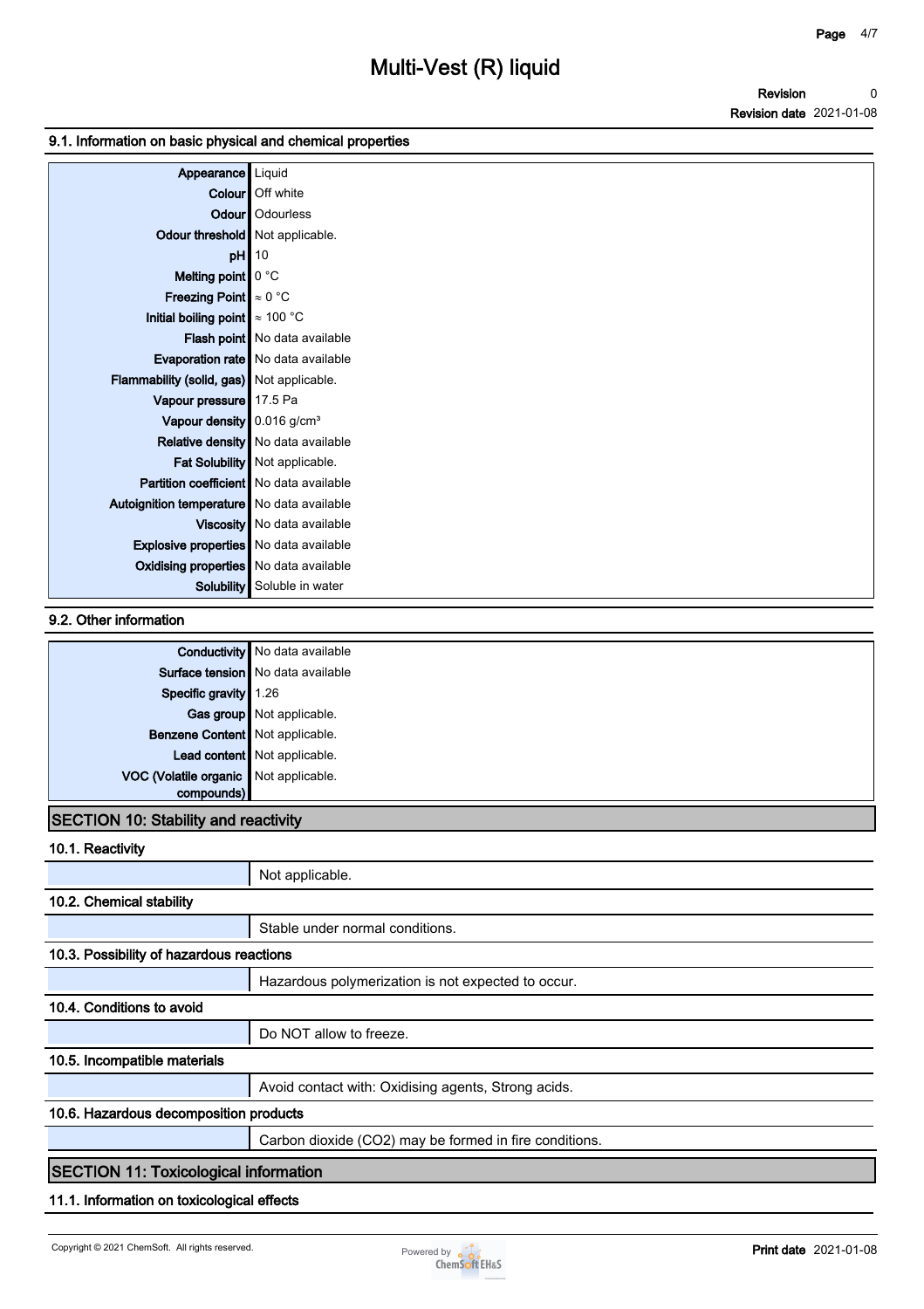#### **11.1. Information on toxicological effects**

| Skin corrosion/irritation         | May cause degreasing of the skin. Skin irritation and dermatitis.                                                          |  |  |
|-----------------------------------|----------------------------------------------------------------------------------------------------------------------------|--|--|
| Serious eye damage/irritation     | Eyes: Contact may cause irritation with redness and tearing.                                                               |  |  |
| Carcinogenicity                   | Based on available data, the classification criteria are not met.                                                          |  |  |
| Reproductive toxicity             | Methanol CAS 67-56-1. May impair fertility.                                                                                |  |  |
| STOT-single exposure              | May cause damage to human organs based on animal data, optic nerve and central nervous<br>system.                          |  |  |
| STOT-repeated exposure            | No data available.                                                                                                         |  |  |
| <b>Aspiration hazard</b>          | No Significant Hazard.                                                                                                     |  |  |
| Repeated or prolonged<br>exposure | Danger of cumulative effects. Methanol CAS 67-56-1. Adverse reproductive effects have been<br>found in laboratory animals. |  |  |

#### **11.1.4. Toxicological Information**

| Methanol              | <b>Oral Rat LD50: 100</b>         | Dermal Rabbit LD50: 300 |
|-----------------------|-----------------------------------|-------------------------|
|                       | Inhalation Rat LC50/4 h: 3        |                         |
| Multi-Vest (R) liquid | <b>Oral Rat LD50:</b> $> 15gm/kg$ |                         |

#### **SECTION 12: Ecological information**

#### **12.1. Toxicity**

| Methanol              | <b>Fish LC50/96h:</b><br>15400.0000<br>ma/l | Algae EC50/120h: 530                      |
|-----------------------|---------------------------------------------|-------------------------------------------|
| Multi-Vest (R) liquid | Daphnia EC50/48h: 7600.000<br>ma/l          | <b>Fish LC50/96h:</b><br>5000.000<br>mq/l |

#### **12.2. Persistence and degradability**

**Methanol CAS 67-56-1. Readily biodegradable.**

#### **12.3. Bioaccumulative potential**

**Lowest observed adverse effect concentration.**

#### **Partition coefficient**

**Multi-Vest (R) liquid No data available**

#### **12.4. Mobility in soil**

**Methanol CAS 67-56-1. very high mobility in soils.**

#### **12.5. Results of PBT and vPvB assessment**

**Not applicable.**

#### **12.6. Other adverse effects**

**Not applicable.**

#### **SECTION 13: Disposal considerations**

**General information**

**Dispose of in compliance with all local and national regulations.**

### **SECTION 14: Transport information**

#### **14.1. UN number**

|                               | The product is not classified as dangerous for carriage. |
|-------------------------------|----------------------------------------------------------|
| 14.2. UN proper shipping name |                                                          |
|                               | The product is not classified as dangerous for carriage. |

#### **14.3. Transport hazard class(es)**

**The product is not classified as dangerous for carriage.**

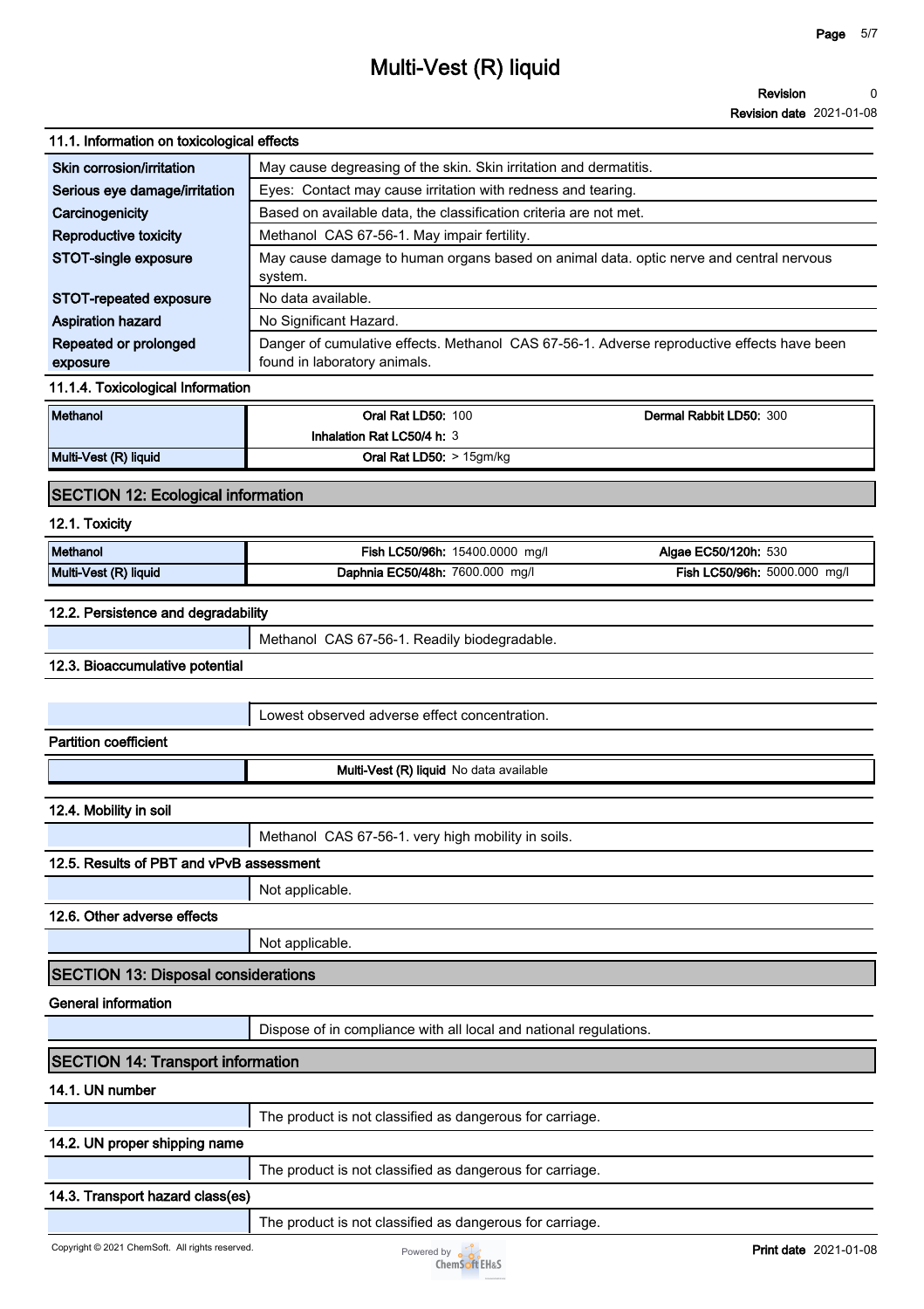**Revision 0**

**Revision date 2021-01-08**

| 14.4. Packing group                                                                                                                                                                                                                                                       |  |  |
|---------------------------------------------------------------------------------------------------------------------------------------------------------------------------------------------------------------------------------------------------------------------------|--|--|
| The product is not classified as dangerous for carriage.                                                                                                                                                                                                                  |  |  |
| 14.5. Environmental hazards                                                                                                                                                                                                                                               |  |  |
| The product is not classified as dangerous for carriage.                                                                                                                                                                                                                  |  |  |
| 14.6. Special precautions for user                                                                                                                                                                                                                                        |  |  |
| The product is not classified as dangerous for carriage.                                                                                                                                                                                                                  |  |  |
| 14.7. Transport in bulk according to Annex II of MARPOL 73/78 and the IBC Code                                                                                                                                                                                            |  |  |
| The product is not classified as dangerous for carriage.                                                                                                                                                                                                                  |  |  |
| <b>Further information</b>                                                                                                                                                                                                                                                |  |  |
| The product is not classified as dangerous for carriage.                                                                                                                                                                                                                  |  |  |
| <b>SECTION 15: Regulatory information</b>                                                                                                                                                                                                                                 |  |  |
| 15.1. Safety, health and environmental regulations/legislation specific for the substance or mixture                                                                                                                                                                      |  |  |
| <b>Regulations</b><br>U.S. FEDERAL REGULATIONS: Multi-Vest liquid                                                                                                                                                                                                         |  |  |
| CERCLA 103 Reportable Quantity: RQ for product is 100,000 pounds (based on a RQ of 5000<br>pounds for Methanol 5%. Many states have more stringent release reporting requirements.<br>Report spills required under federal, state and local regulations.                  |  |  |
| <b>SARA TITLE III:</b><br>Hazard Category For Section 311/312: Acute health, Chronic health                                                                                                                                                                               |  |  |
| Section 313 Toxic Chemicals: This product contains the following chemicals subject to Annual<br>Release Reporting Requirements Under SARA Title III, Section 313 (40 CFR 372): Methanol CAS<br>67-56-1 1-10%.                                                             |  |  |
| Section 302 Extremely Hazardous Substances (TPQ): None                                                                                                                                                                                                                    |  |  |
| EPA Toxic Substances Control Act (TSCA) Status: All of the components of this product are listed<br>on the TSCA inventory.                                                                                                                                                |  |  |
| <b>U.S. STATE REGULATIONS</b><br>California Proposition 65: This product can expose you to chemicals including Methanol, which is<br>known to the State of California to birth defects and other reproductive harm. For more information<br>go to www.p65Warnings.ca.gov. |  |  |
| INTERNATIONAL REGULATIONS:                                                                                                                                                                                                                                                |  |  |
| Canadian Environmental Protection Act: All of the components in this product are listed on the<br>Domestic Substances List (DSL).                                                                                                                                         |  |  |
| European Inventory of New and Existing Chemicals Substances (EINECS): All of the components<br>in this product are listed on the EINECS inventory.                                                                                                                        |  |  |
| 15.2. Chemical safety assessment                                                                                                                                                                                                                                          |  |  |
| No data is available on this product.                                                                                                                                                                                                                                     |  |  |
| <b>SECTION 16: Other information</b>                                                                                                                                                                                                                                      |  |  |
| Other information                                                                                                                                                                                                                                                         |  |  |

| Text of Hazard Statements in | Flam. Lig. 1: H224 - Extremely flammable liguid and vapour.                           |  |
|------------------------------|---------------------------------------------------------------------------------------|--|
| Section 3                    | Acute Tox. 3: H301+H311+H331 - Toxic if swallowed, in contact with skin or if inhaled |  |
|                              | STOT SE 1: H370 - Causes damage to organs.                                            |  |
|                              | STOT SE 2: H371 - May cause damage to organs.                                         |  |